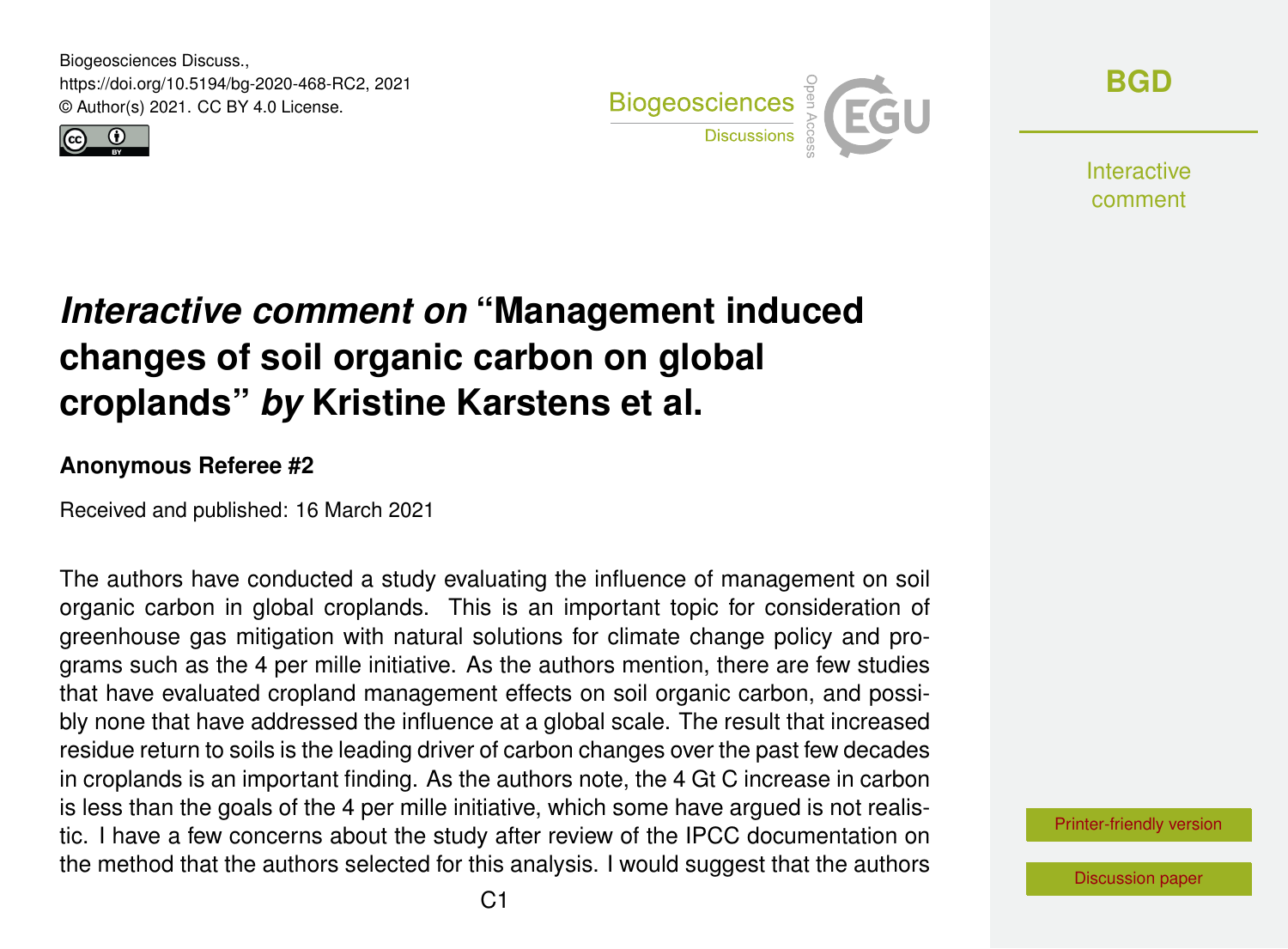make revisions before the manuscript is accepted.

Specific comments:

1) The Tier 2 method is in a croplands chapter of the IPCC report. The documentation in the report states that the model would need to be parameterized for other land uses. Did the authors parameterize the model for other land uses that would be considered natural vegetation? If not, the estimation of soil organic carbon for natural vegetation may not be valid. The authors seem to suggest that this is a possibility in Section 4.4 when stating the soil organic carbon and debt from land use change have to be interpreted with caution. If the model has not been parameterized for natural vegetation, I would suggest that the authors focus on cropland model results, and remove the carbon debt results. The results for the cropland alone are important, and deserve publication even if the natural vegetation estimates are not valid with this model.

2) Is it possible to estimate uncertainty with this method? IPCC methods often have large uncertainty but does this method have less uncertainty because it is a Tier 2 method. If it is not possible to estimate uncertainty could the authors speculate on the level of uncertainty in the predictions. Knowing something about uncertainty would be helpful in comparisons to the modeled results from other studies that are shown in the manuscript.

3) The authors state that a sensitivity analysis presented in Figure 4 shows that management impact is robust to the initialization of the soil organic carbon stocks at the beginning of the spin-up phase. But, the stocks and change in stocks almost halves the values if the initialization is done with natural vegetation. The initialization does make a difference, and needs further explanation.

4) Good to see that the authors have made a comparison to another approach to confirm the Tier 2 results. The Tier 1 method provided by the IPCC has been used for this purpose. In section 2.2, the authors present a method estimating stock change factors instead of soil organic carbon changes. But, the results in Table 4 for the stock change

## **[BGD](https://bg.copernicus.org/preprints/)**

Interactive comment

[Printer-friendly version](https://bg.copernicus.org/preprints/bg-2020-468/bg-2020-468-RC2-print.pdf)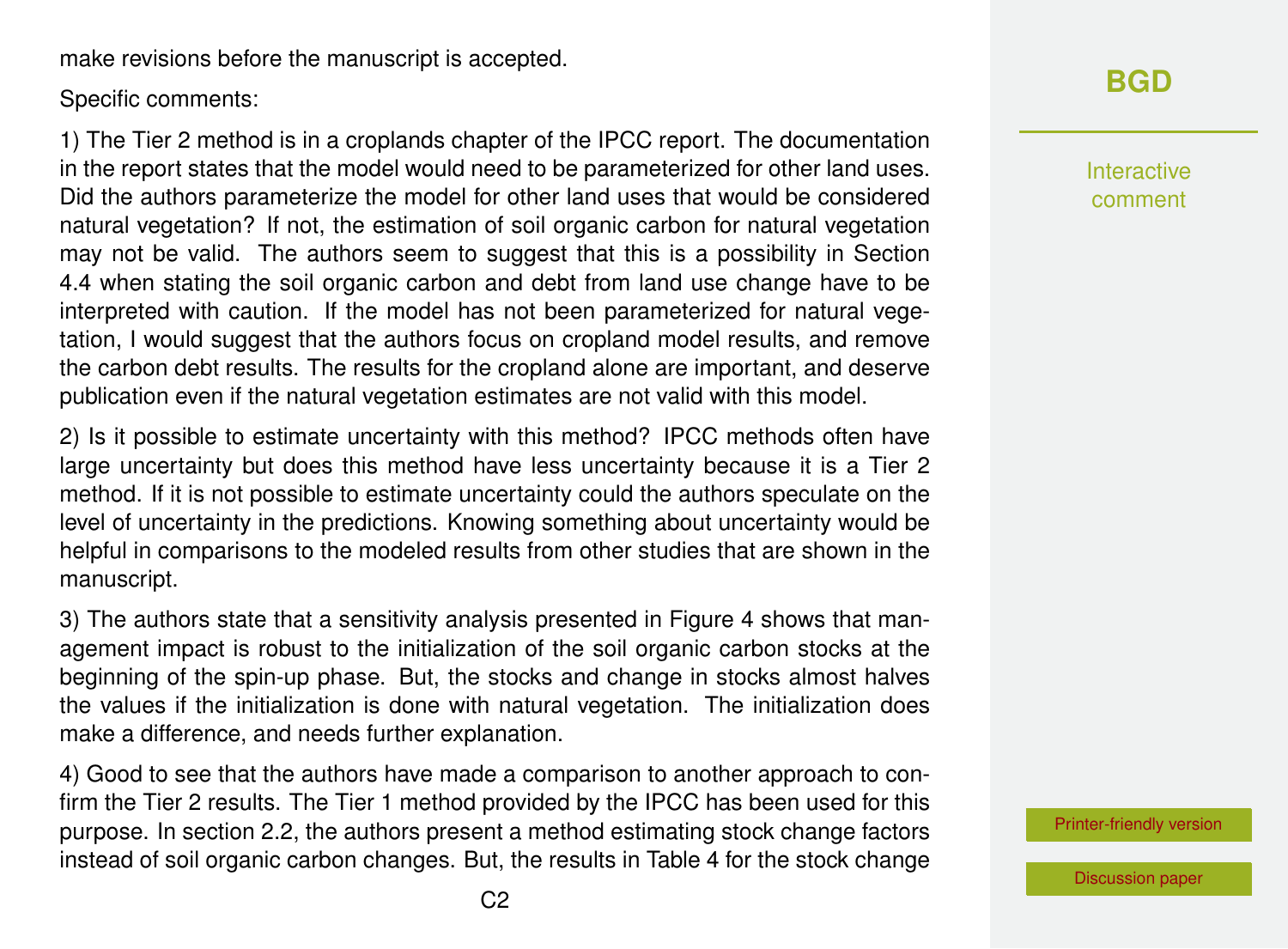factors are not convincing that the methods are consistent, and the text seems unclear with discussion about larger differences with the IPCC2019 values, which were updated by the authors and should be more accurate – I would think. Why not estimate the change in soil organic carbon for a direct comparison with the Tier 2 method instead of the stock change factors? Also, the placement of these results after the discussion seems odd, and conventionally would be presented in the results section before discussion.

5) Figure 3 shows results from making certain practices constant from 1975 to 2010. The authors state around line 315 that the effect of no-till has been strong since 1990, but the effect seems minor and may not differ statistically from the histManagement with uncertainty. The conclusion about the importance of residue seems most important here.

6) The authors suggest that there needs to be a circular flow with food supply chain back to soils. They assumed that none of the waste from supply chains are returned to soils (near line 300) but this seems incorrect. Municipal waste and materials are amended to soils in many regions of the world although maybe there are no data on these amendments? If this is the issue, the authors could mention that they are making a conservative assumption due to lack of data.

7) The authors evaluate the sensitivity of the Tier 2 model for tree litter with methods in Section 2.4.3. The Tier 2 model divides litter into metabolic and structural components, and the authors have averaged lignin to nitrogen across tree components as input to the model. But forest also include deadwood and should be separated from other forest litter to model decomposition. Did the authors add a deadwood pool? I question if this model is appropriate for forest if deadwood is not modeled separately.

8) Recommend that the authors provide more explanation for Equation 9, which determines the residue amount of C, and is a key driver of the carbon change. Harvest index is the proportion of plant biomass that is harvested, but the authors are multiplying the **[BGD](https://bg.copernicus.org/preprints/)**

Interactive comment

[Printer-friendly version](https://bg.copernicus.org/preprints/bg-2020-468/bg-2020-468-RC2-print.pdf)